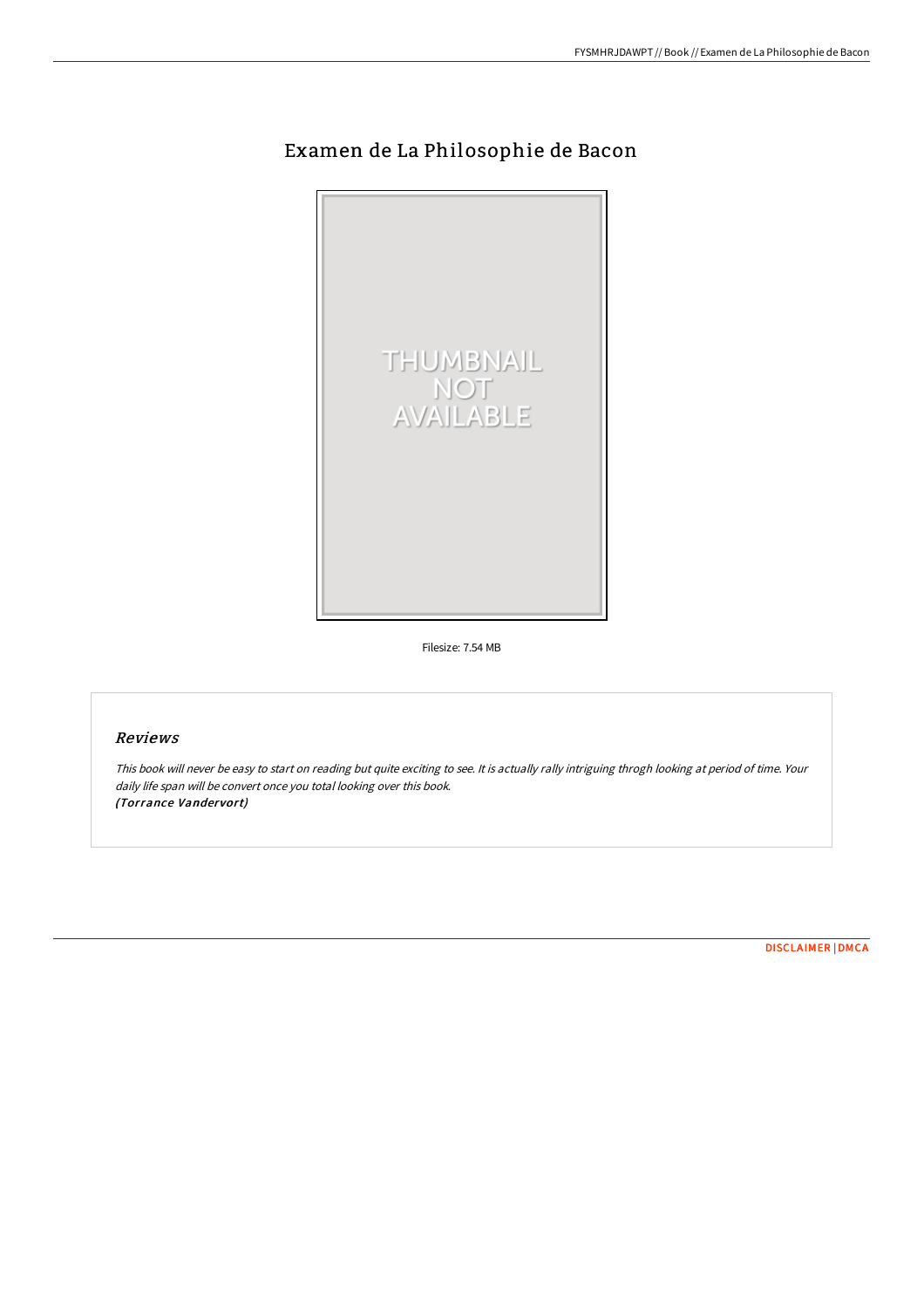### EXAMEN DE LA PHILOSOPHIE DE BACON



**DOWNLOAD PDF** 

RareBooksClub. Paperback. Book Condition: New. This item is printed on demand. Paperback. 88 pages. Original publisher: Silver Spring, Md. : U. S. Dept. of Commerce, National Oceanic and Atmosphere Administration, National Weather Service, 1990 OCLC Number: (OCoLC)60779536 Subject: Hurricane Hugo, 1989. Excerpt: . . . EXECUTIVE SUMMARY The Storm NOAA pronounced 1989 s Hurricane Hugo as the strongest storm to strike the United States in 20 years. The NWS, through its National Hurricane Center ( NHC ), reported that Hugo smashed into the Charleston, South Carolina, area minutes before midnight, September 22, with winds estimated at 135 MPH in Bulls Bay north of the city. Four days earlier, the storm crossed the U. S. Virgin Islands and Puerto Rico with equal force. See Appendix A for a summary of Hugos recorded and estimated surface wind speeds. During the hurricanes approach to the Leeward Islands, a NOAA research aircraft east of Guadeloupe measured winds of 160 MPH and a central pressure of 27. 1 inches or 918 millibars (mb). This qualified Hugo as a Category 5 storm--the highest--on the Saffir-Simpson Scale (see Appendix B). The storm was rated as Category 4 when it pounded the Virgin Islands, Puerto Rico and South Carolina. Although rainfall was moderate in the Caribbean and on the U. S. mainland, Hugo produced record storm tides of up to 20 feet in South Carolina. The hurricane was the Nations costliest in terms of monetary losses but not in lives lost. Forty-nine directly-related storm fatalities were recorded, 26 in the U. S and its Caribbean islands. Twenty-three died in other Leeward Islands. NHC estimated more than 9 billion in damages and economic losses The mainland alone accounted for 7 billion of on the mainland, Puerto Rico and the Virgin Islands. the total. Services and...

Read Examen de La [Philosophie](http://albedo.media/examen-de-la-philosophie-de-bacon.html) de Bacon Online n Download PDF Examen de La [Philosophie](http://albedo.media/examen-de-la-philosophie-de-bacon.html) de Bacon